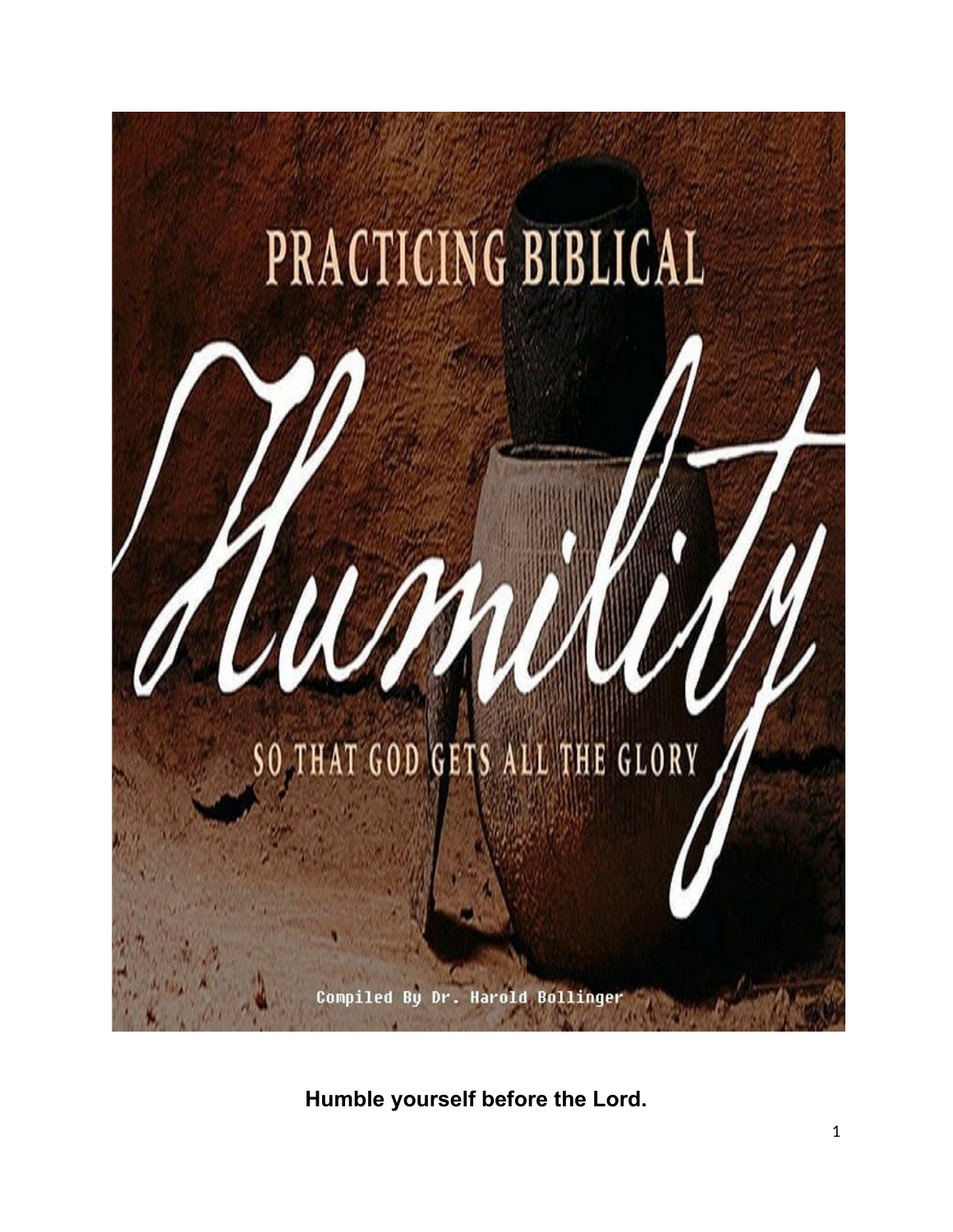### **[James 4:10](http://bible.knowing-jesus.com/James/4/10)**

### Humble yourselves in the presence of the Lord, and He will exalt you.

How can you come close to God? James gives five ways: (1) *Humble yourselves before God* [\(4:7\)](http://www.crossbooks.com/verse.asp?ref=Jas+4%3A7). Yield to his authority and will, commit your life to him and his control, and be willing to follow him.

(2) *Resist the devil* [\(4:7\)](http://www.crossbooks.com/verse.asp?ref=Jas+4%3A7). Don't allow Satan to entice and tempt you.

(3) *Wash your hands...* and *purify your hearts* (that is, lead a pure life) [\(4:8\)](http://www.crossbooks.com/verse.asp?ref=Jas+4%3A8). Be cleansed from sin, replacing your desire to sin with your desire to experience God's purity.

(4) *Let there be sorrow and deep grief* for your sins [\(4:9\)](http://www.crossbooks.com/verse.asp?ref=Jas+4%3A9). Don't be afraid to express deep heartfelt sorrow for what you have done.

(5) Humble *yourselves before the Lord,* and he will lift you up in honor [\(4:10;](http://www.crossbooks.com/verse.asp?ref=Jas+4%3A10) [1 Peter 5:6\)](http://www.crossbooks.com/verse.asp?ref=1Pe+5%3A6).

Bowing in humility before the Lord means recognizing that our worth comes from God alone. To be humble involves leaning on his power and his guidance, and not going our own independent way.

Although we do not deserve God's favor, he wants to lift us up and give us worth and dignity, despite our human shortcomings.

## **Show tolerance for one another in love.**

## **[Ephesians 4:2](http://bible.knowing-jesus.com/Ephesians/4/2)**

With all humility and gentleness, with patience, showing tolerance for one another in love,

We must accept and love other Christians in spite of their faults. When we see faults in fellow believers, we should be patient and gentle.

## **Walk humbly with your God.**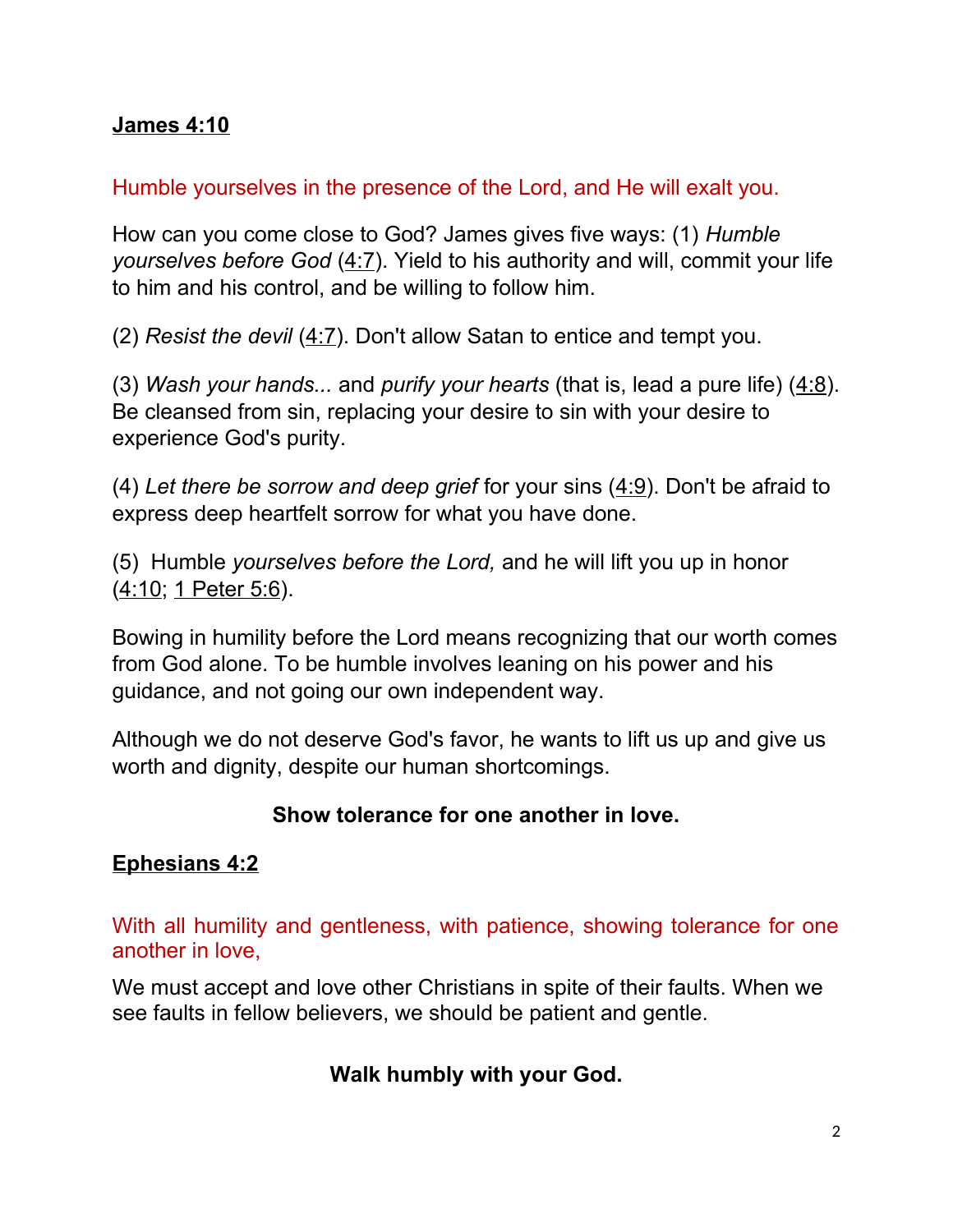## **[Micah 6:8](http://bible.knowing-jesus.com/Micah/6/8)**

He has told you, O man, what is good; and what does the LORD require of you but to do justice, to love kindness, And to walk humbly with your God?

Israel responded to God's request by trying to appease him with sacrifices, hoping he would then leave them alone. But sacrifices and other religious rituals aren't enough; God wants changed lives. He wants his people to be fair, just, merciful, and humble. God wants us to become *living* sacrifices [\(Romans 12:1, 2\)](http://www.crossbooks.com/verse.asp?ref=Ro+12%3A1-2), not just doing religious deeds, but living rightly [\(Jeremiah](http://www.crossbooks.com/verse.asp?ref=Jer+4%3A4) [4:4;](http://www.crossbooks.com/verse.asp?ref=Jer+4%3A4) [Hebrews 9:14\)](http://www.crossbooks.com/verse.asp?ref=Heb+9%3A14). It is impossible to follow God consistently without his transforming love in our hearts.

People have tried all kinds of ways to please God ([6:6, 7\)](http://www.crossbooks.com/verse.asp?ref=Mic+6%3A6-7), but God has made his wishes clear: He wants his people to do what is right, love mercy, and walk humbly with him. In your efforts to please God, examine these areas on a regular basis. Are you fair in your dealings with people? Do you show mercy to those who wrong you? Are you learning humility?

### **Be humble in spirit.**

### **[1 Peter 3:8](http://bible.knowing-jesus.com/1-Peter/3/8)**

Finally, be ye all of one mind, having compassion one of another, love as brethren, be pitiful, and be courteous:

To sum up, all of you be harmonious, sympathetic, brotherly, kindhearted, and humble in spirit;

Peter lists five key elements that should characterize any group of believers: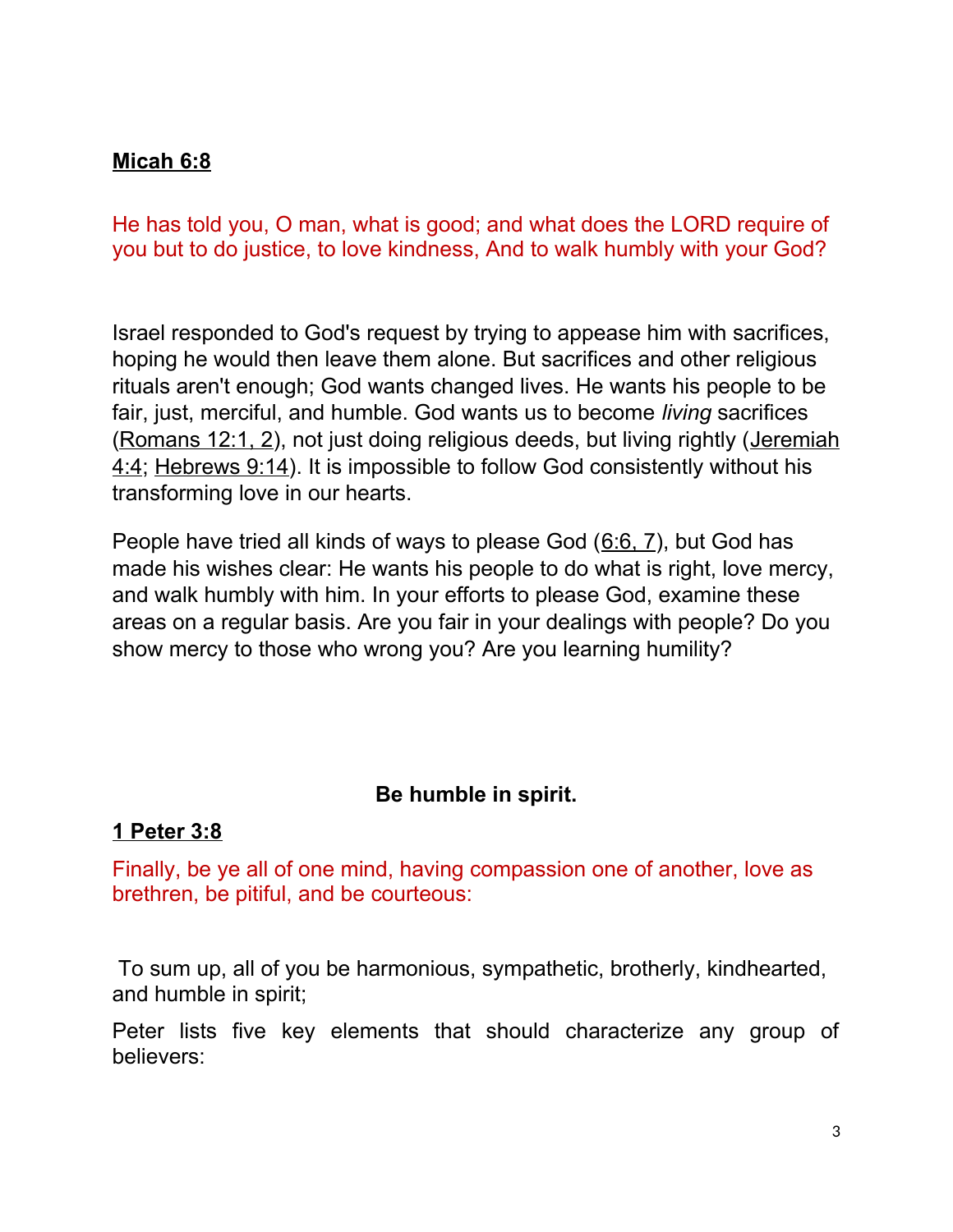(1) One mind—pursuing the same goals;

(2) Sympathy—being responsive to others' needs;

(3) Love—seeing and treating each other as brothers and sisters;

(4) Tenderness—being affectionately sensitive and caring; and

5) Humility—being willing to encourage one another and rejoice in each other's successes.

These five qualities go a long way toward helping believers serve God effectively.



"These are the few ways we can practice humility:

To speak as little as possible of one's self.

To mind one's own business.

Not to want to manage other people's affairs.

To avoid curiosity.

To accept contradictions and correction cheerfully.

To pass over the mistakes of others.

To accept insults and injuries.

To accept being slighted, forgotten and disliked.

To be kind and gentle even under provocation.

Never to stand on one's dignity.

To choose always the hardest."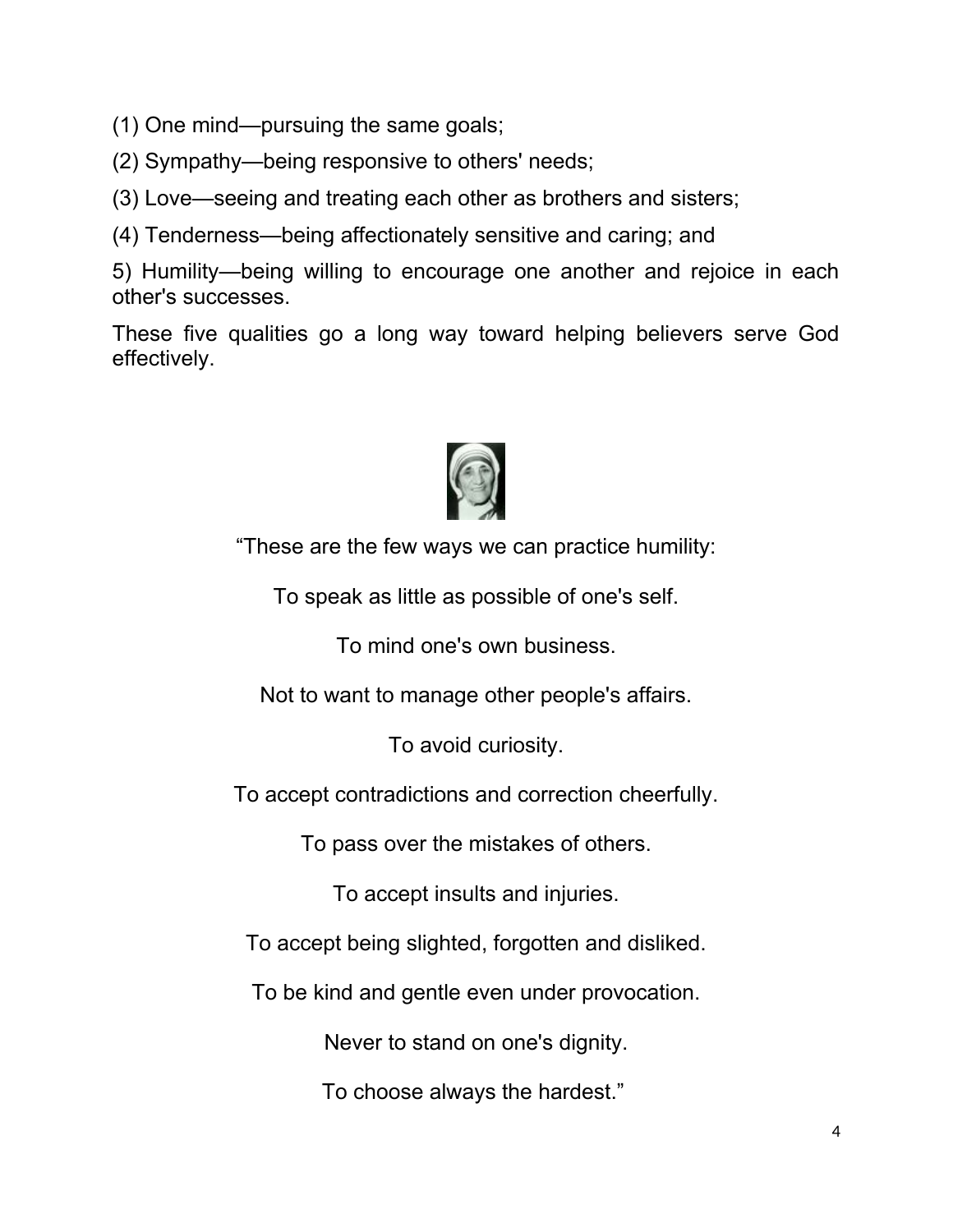## ― **[Mother Teresa](http://www.goodreads.com/author/show/838305.Mother_Teresa)** - **[The Joy in Loving: A Guide to Daily Living](http://www.goodreads.com/work/quotes/257396)**

## **Examples of humility**

## **[King David](http://bible.knowing-jesus.com/themes/King+david)**

## **[1 Samuel 18:18](http://bible.knowing-jesus.com/1-Samuel/18/18)**

But David said to Saul, "Who am I, and what is my life or my father's family in Israel, that I should be the king's son-in-law?"

While Saul's popularity made him proud and arrogant, David remained humble [\(18:23\)](http://www.crossbooks.com/verse.asp?ref=1Sa+18%3A23), even when the entire nation praised him. Although David succeeded in almost everything he tried and became famous throughout the land, he refused to use his popular support to his advantage against Saul. Don't allow popularity to twist your perception of your own importance. It's comparatively easy to be humble when you're not on center stage, but how will you react to praise and honor?

## **[Jeremiah](http://bible.knowing-jesus.com/themes/Jeremiah)**

### **[Jeremiah 1:6](http://bible.knowing-jesus.com/Jeremiah/1/6)**

Then I said, "Alas, Lord GOD! Behold, I do not know how to speak, because I am a youth."

Often people struggle with new challenges because they lack selfconfidence, feeling that they have inadequate ability, training, or experience. Jeremiah thought he was "too young" and inexperienced to be God's prophet to the nations.

But God promised to be with him. We should not allow feelings of inadequacy to keep us from obeying God. He will *always* be with us. If God gives you a job to do, he will provide all you need to do it.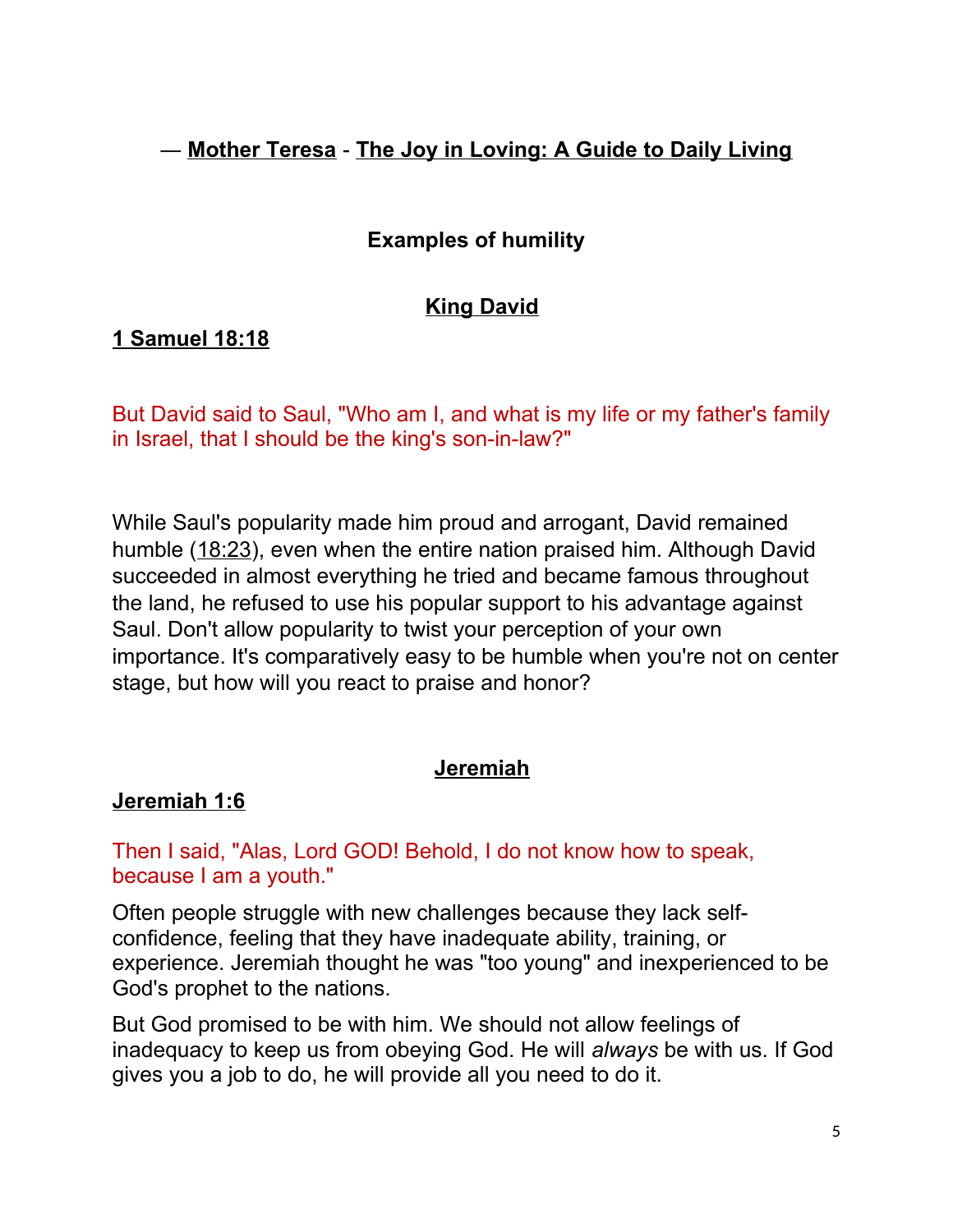## **[John the Baptist](http://bible.knowing-jesus.com/topics/John-the-baptist)**

### **[Matthew 3:14](http://bible.knowing-jesus.com/Matthew/3/14)**

### But John tried to prevent Him, saying, "I have need to be baptized by you, and do you come to me?"

John had been explaining that Jesus' baptism would be much greater than his, when suddenly Jesus came to him and asked to be baptized! John felt unqualified. He wanted Jesus to baptize *him.* Why did Jesus ask to be baptized? It was not for repentance for sin because Jesus never sinned.

 "We must carry out all that God requires" refers to accomplishing God's mission. Jesus saw his baptism as advancing God's work. Jesus was baptized because

(1) He was confessing sin on behalf of the nation, as Nehemiah, Ezra, Moses, and Daniel had done;

(2) He was showing support for what John was doing;

(3) He was inaugurating his public ministry;

(4) He was identifying with the penitent people of God, not with the critical Pharisees who were only watching.

Jesus, the perfect man, didn't need baptism for sin, but he accepted baptism in obedient service to the Father, and God showed his approval.

### **[Moses](http://bible.knowing-jesus.com/themes/Moses)**

**[Exodus 3:11](http://bible.knowing-jesus.com/Exodus/3/11)**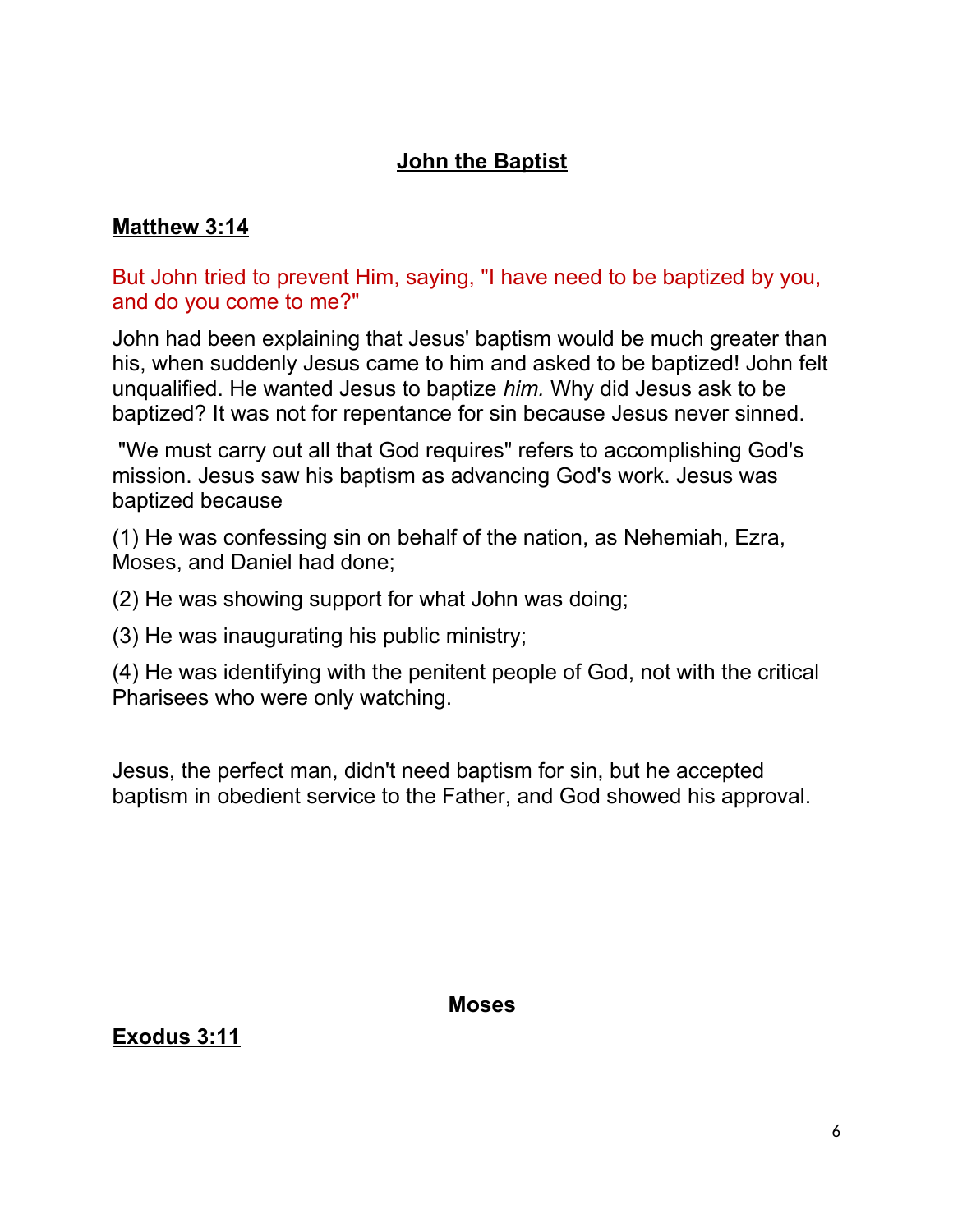But Moses said to God, "Who am I, that I should go to Pharaoh, and that I should bring the sons of Israel out of Egypt?"

Moses made excuses because he felt inadequate for the job God asked him to do. It was natural for him to feel that way. He *was* inadequate all by himself. But God wasn't asking Moses to work alone. He offered other resources to help (God himself, Aaron, and the ability to do miracles). God often calls us to do tasks that seem too difficult, but he doesn't ask us to do them alone. God offers us his resources, just as he did to Moses. We should not hide behind our inadequacies, as Moses did, but look beyond ourselves to the great resources available. Then we can allow God to use our unique contributions.

## **[King Solomon](http://bible.knowing-jesus.com/themes/King+solomon)**

## **[1 Kings 3:7](http://bible.knowing-jesus.com/1-Kings/3/7)**

"Now, O LORD my God, You have made your servant king in place of my father David, yet I am but a little child; I do not know how to go out or come in.

When given a chance to have anything in the world, Solomon asked for wisdom—"an understanding heart"—in order to lead well and to make right decisions. We can ask God for this same wisdom [\(James 1:5\)](http://www.crossbooks.com/verse.asp?ref=Jas+1%3A5).

Notice that Solomon asked for understanding to carry out his job; he did not ask God to do the job for him. We should not ask God to do *for* us what he wants to do *through* us. Instead, we should ask God to give us the wisdom to know what to do and the courage to follow through on it.

## **[Gideon](http://bible.knowing-jesus.com/themes/Gideon)**

### **[Judges 6:15](http://bible.knowing-jesus.com/Judges/6/15)**

He said to Him, "O Lord, how shall I deliver Israel? Behold, my family is the least in Manasseh, and I am the youngest in my father's house."

"I will be with you," God told Gideon, and God promised to give him the strength he needed to overcome the opposition. In spite of this clear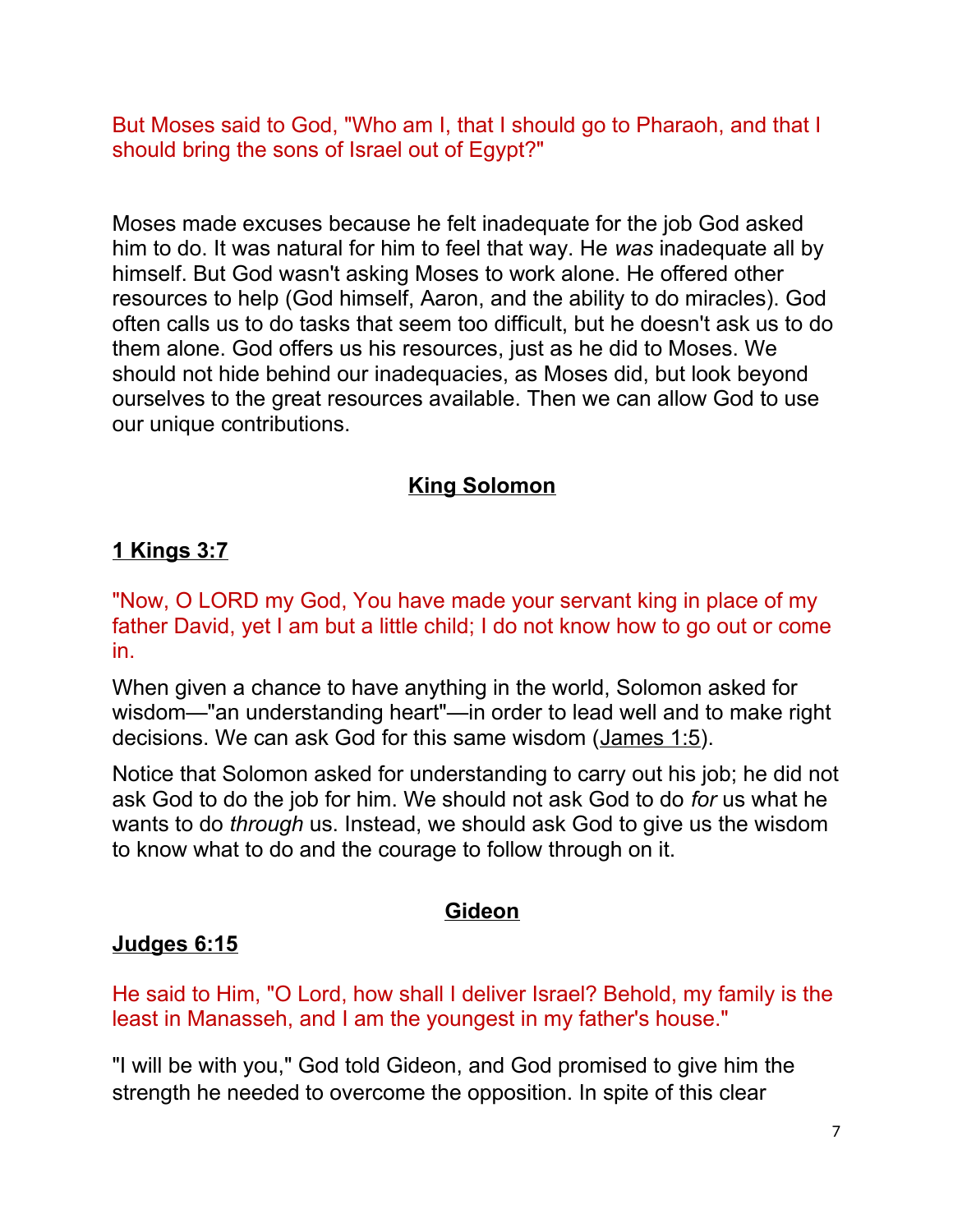promise for strength, Gideon made excuses. Seeing only his limitations and weaknesses, he failed to see how God could work through him.

Like Gideon, we are called to serve God in specific ways. Although God promises us the tools and strength we need, we often make excuses. But reminding God of our limitations only implies that he does not know all about us or that he has made a mistake in evaluating our character.

# **[Isaiah](http://bible.knowing-jesus.com/themes/Isaiah)**

## **[Isaiah 6:5](http://bible.knowing-jesus.com/Isaiah/6/5)**

Then I said, "Woe is me, for I am ruined! Because I am a man of unclean lips, And I live among a people of unclean lips; for my eyes have seen the King, the LORD of hosts."

Seeing the Lord and listening to the praise of the angels, Isaiah realized that he was sinful before God, with no hope of measuring up to God's standard of holiness. When Isaiah's lips were touched with a live burning coal, however, he was told that his sins were forgiven. It wasn't the coal that cleansed him, but God. In response, Isaiah submitted himself entirely to God's service.

No matter how difficult his task would be, he said, "Here I am. Send me." The painful cleansing process was necessary before Isaiah could fulfill the task to which God was calling him. Before we accept God's call to speak for him to those around us, we must be cleansed as Isaiah was, confessing our sins and submitting to God's control. Letting God purify us may be painful, but we must be purified so that we can truly represent God, who is pure and holy.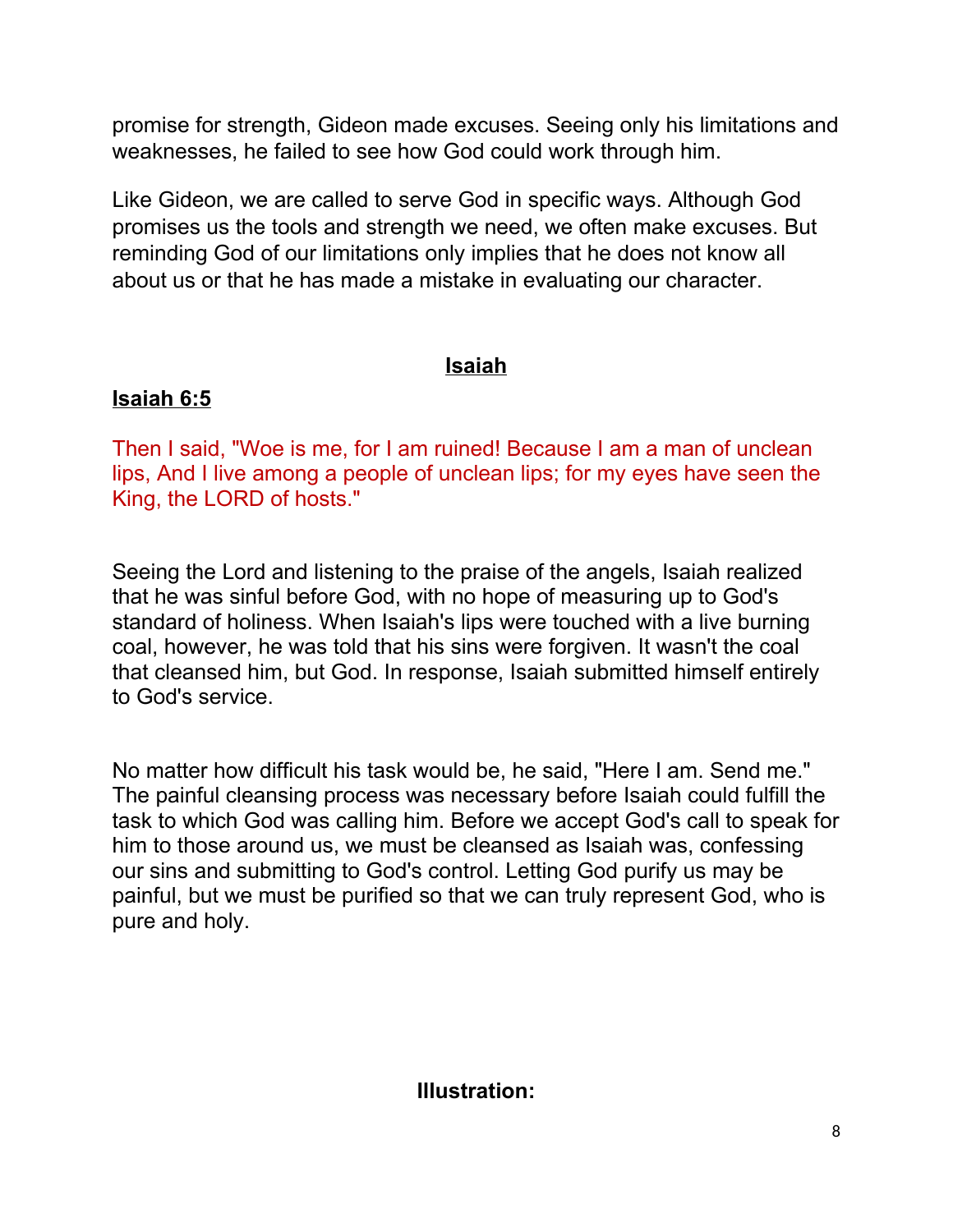Three boys in the school yard were bragging about who had the better father. The first boy says, "My Dad

scribbles a few words on a piece of paper, he calls it a poem, and they give him \$100." The second boy says, "That's

nothing. My Dad scribbles a few words on a piece of paper, he calls it a song, and they give him \$1000." The third boy

says, "My Dad is even better than that. He scribbles a few words on a piece of paper, calls it a sermon, and it takes six men just to collect all the money!"

## **Illustrations:**

"There is nothing noble in being superior to your fellow man; true nobility is being superior to your former self."

### ― **[Ernest Hemingway](http://www.goodreads.com/author/show/1455.Ernest_Hemingway)**

"The biggest challenge after success is shutting up about it." ― **[Criss Jami](http://www.goodreads.com/author/show/4860176.Criss_Jami)**

"If anyone tells you that a certain person speaks ill of you, do not make excuses about what is said of you but answer, "He was ignorant of my other faults, else he would not have mentioned these alone."

### ― **[Epictetus](http://www.goodreads.com/author/show/13852.Epictetus)**

## **An invitation is given to open your heart's door to Jesus**

### **Rev. 3:20**